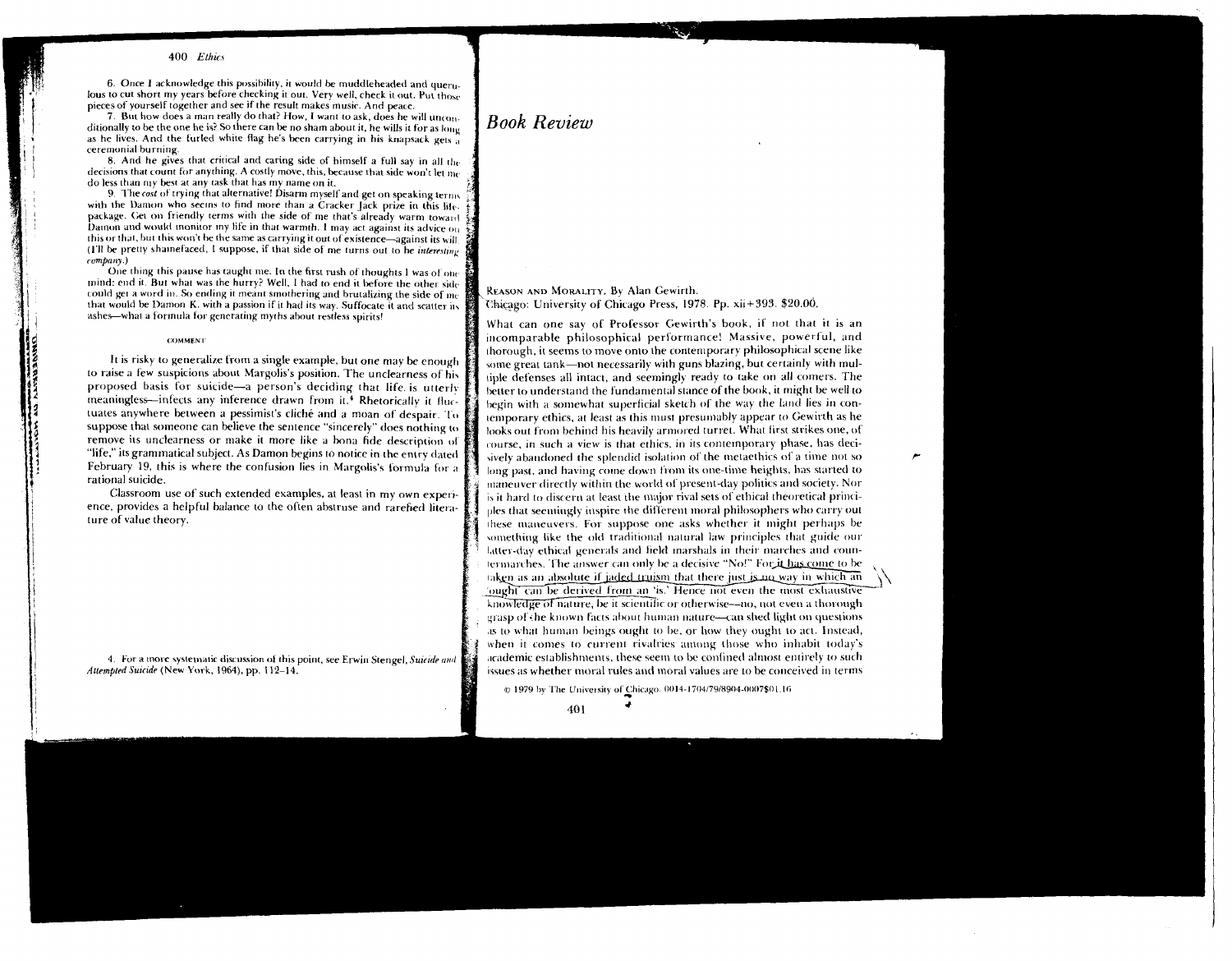of teleological or of deontological principles. For instance, assuming that no knowledge of the realities of our human situation can ever disclose any naturally grounded rights and duties incumbent upon us in virtue of  $_{011x}$ nature as human beings, an obvious alternative for moral philosophers is then to have recourse once again to mere utilitarianism: "Why worry whether we have any naturally grounded responsibilities or obligations? merely as human beings? Rather, our concern need be with no more than getting what we want, and getting as much of it as we can, and for as many of us as possible, and regardless of whether the various goods and goals that we thus happen to fancy have any authorization in nature."

One trouble, though, is that the attractions of such a utilitarian alternative have tended to pale rather perceptibly in the last few years. "For is it not a scandal," so the objection runs, "that the maximizing of happiness for the greatest number could well be purchased at the price of the misery and suffering of the lesser number—at least when these are additively considered?" And so considerations such as these have recently boosted the stock of various deontological alternatives to utilitarian teleological theories. And indeed, so far as Gewirth is concerned, there would seem to be no mistaking that it is his intention to maneuver his mighty armament in such a way as to bring it uftimately around to the side of the deontologists.

Yet Gewirth would be the first to insist, and rightly so, that his is a deontologism with a difference! For the trouble with the mine-run of deontologisms, stemming as they do from Kant, and then flowing down into the mud flats of Oxford, and eventually broadening out into the messy, muddy delta of the many curious current varieties of deontologism-of Frankena, of Rawls, of Nozick, or of whomever-is that apparently none of them seems to deal adequately with the problem of iustification. And after all, the problem is one that is forced upon the deontologist by nothing less than the very logic of his own moral language game. For supposing it to be a question of categorical, and not mere hypothetical, imperatives-and the former are of the very essence of any proper deontology-immediately, the one who is subject to such obligations as are expressed in the imperatives may well ask, "But why and on what grounds am 1 thus bound by such imperatives? What is there about them that makes them binding upon me, or for that matter upon anyone?"

To be sure, hypothetical imperatives pose no such problem. It is entirely intelligible why someone might be said to be obliged to do X, given the condition that he wants or is desirous of  $Y$ , and  $X$  is the best or only means of attaining it. But by definition a categorical imperative to do X can never be justified on the hypothesis of the moral agent's wanting something else, Y. In other words, there just is no way in which the binding force of a categorical imperative may be made evident through any appeal to ends or purposes outside of and extrinsic to the imperative itself. But if the binding force of a categorical imperative cannot be made evident by any appeal to extrinsic purposes or considerations, there would seem to be no alternative

#### 403 Book Review

but to hold such imperatives to be somehow self-evident—that is, "You ought, just because you ought." But how can this be? How can the binding or obligatory character of any imperative be held to be literally selfevident?

Of course. Kant's answer was that a categorical obligation, like that of  $_{\text{never}}$  making a lying promise, is a self-evident obligation, just in the sense that for one to deny it, or to try to exempt oneself from its force, can only involve one in self-contradiction. And yet this Kantian way of construing the self-evidence of categorical obligations has scarcely carried much conviction. Hegel is not the only one who has felt that while it might be true that a categorical imperative was one whose self-evidence could only be manifested by the fact that to deny or repudiate it would involve one in self-contradiction, nevertheless Kant was singularly unable to come forward with any concrete or specific examples of such categorical duties or obligations. Hence Kant's ethics has seemed to many to be an empty formalism, with no concrete moral content of any kind.

Moreover, to move from Kant to the Oxford Kantians, it appears that they simply gave up trying to exhibit the self-evidence of categorical duties by showing that to repudiate them would be self-contradictory. Instead, they contended that categorical duties and obligations had to be simply intuited, there being no other way that their self-evidence could be made manifest. But the seeming arbitrariness of such appeals has meant that the deontologists who have taken this line have been scarcely able to hold their  $\omega$  own, much less to sweep the field, in the contemporary struggles between it rival ethical theories. And so it is at such a juncture, and against the background of these many failed attempts to justify our categorical duties and obligations, that Gewirth would have us think of himself as entering the lists on behalf of the faltering deontologists. For he is convinced that what all earlier ethical thinkers of a deontological persuasion, from Kant on, have never succeeded in doing, he, Gewirth, can now bring off, and bring off successfully. Indeed, for well over the first half of Reason and Morality he is concerned with explicating and defending a single supreme winciple of morality, which he terms the Principle of Generic Consistency (PGC), and which he contends is subject to just such rational justification as Kant strove for but never attained. That is to say, it is a principle that can indeed be evidenced by the fact that one can deny it only on pain of self-contradiction.

Moreover, in passing, it perhaps should be added that it is not merely the ethical deontologists whom Gewirth feels able to set right by invoking this supreme principle of the PGC. No, contemporary teleologists, no less then deontologists, have all flunked Gewirth's key test of whether or not they are able to provide a rational justification for moral principles. Thus as Gewirth understands morality, it is "a set of categorically obligatory requirements for action that are addressed at least in part to every actual or prospective agent, and that are concerned with furthering the interests,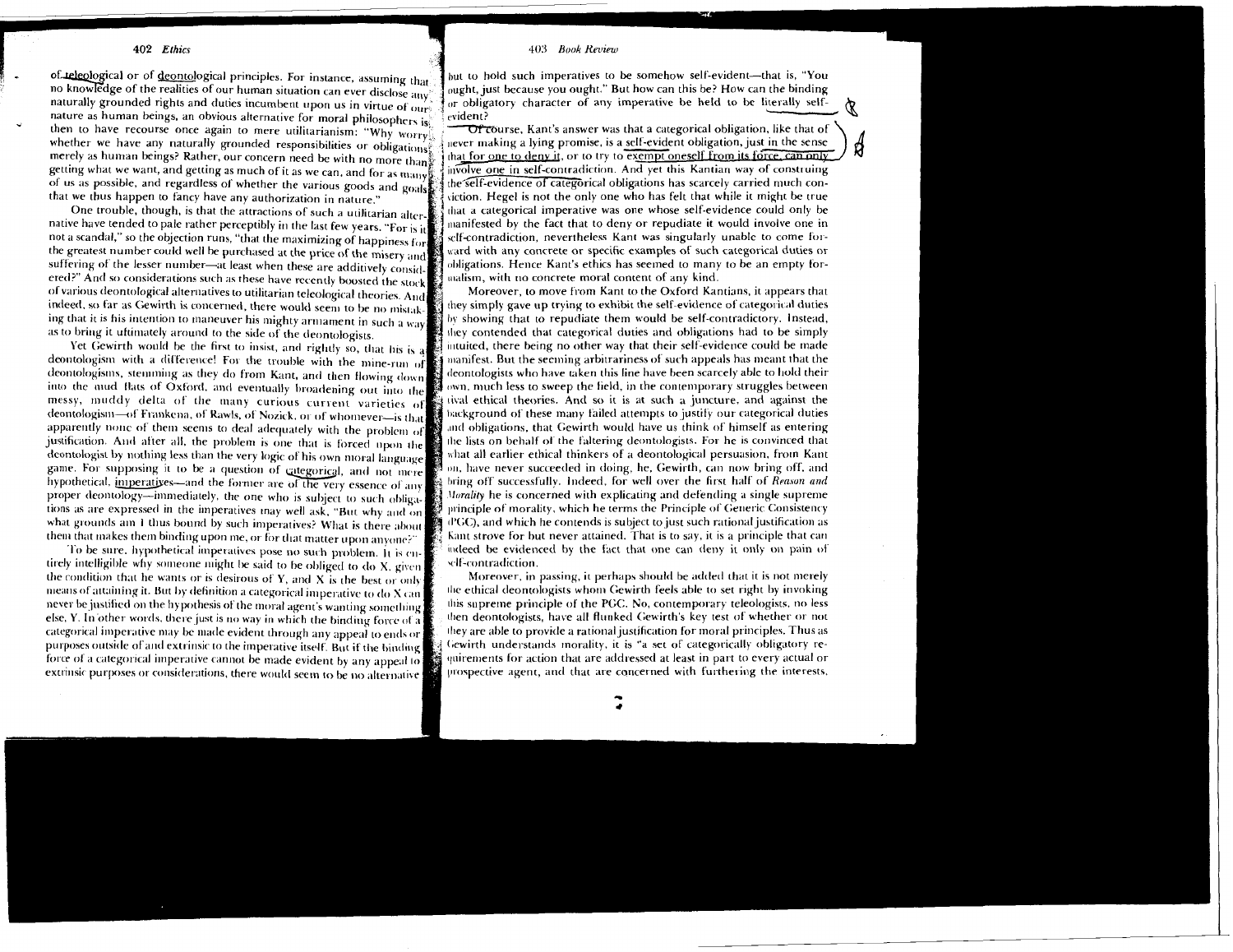especially the most important interests, of persons or recipients other than or in addition to the agent or the speaker" (p. 1, emphasis added). Or again, e "morality, however, is primarily concerned with interpersonal actions, that is, with actions that affect persons other than their agents" (p. 129). Clearly, though, if morality be so conceived as being primarily, if not wholly, other directed, then teleologists must face the problem of the rational justifica. tion of their moral principles, no less than deontologists. That is to say, it can never suffice for a teleologist to offer, by way of a justification of his moral actions, the fact that such actions are those that he wants to perform or that lead to the attainment of his acknowledged ends or goals. No, for strictly "moral" action, as Gewirth understands the term, can only h justified on the ground that it benefits others, and not on the ground that in benefits us, or is somehow what we ourselves want to do. But why and on what grounds, then, may a teleologist suppose that we have duties and obligations to promote the good of others? With reference to such a question, Gewirth has an easy time disposing of the likes of Mill's questionable "argument from each individual's desiring his own happiness to the conclusion that the general happiness is desirable" (p. 203). And if Mill be not the one to set the standard that teleologists are to follow in the matter of moral justification, what other standard is to be put forward? Can one any longer simply posit with Hume the presence in all human beings of moral sentiments, or sentiments of benevolence, as supposedly providing the warrant for our other-directed actions and behavior, and in this sense of our moral behavior? Worse yet would be to invoke a so-called moral point of view a la Baier, and then say that moral behavior is justified just to the extent that we give ourselves over to the let's-pretend game of being moral. Or is the moral language game somehow one that we cannot avoid playing, with the result that morality gets its justification by virtue of a kind of transcendental argument? Or we might follow R. M. Hare, and by a kind of hocus-pocus of universalizability, try to transform such actions as we happen to be personally inclined toward into actions of a truly universal, and hence moral, import.

Clearly none of these alternatives would seem to do. It is not surprising, then, that as he surveys the field of moral strategies, as these have been developed by either teleologists or deoutologists. Gewirth is able confidently to affirm that in no instance, either in history or in the current discussions, has anyone been able to come forward with anything that even approaches an adequate rational justification of moral behavior. Moreover, it is precisely in this light that he would have us see his own Principle of Generic Consistency: It is a principle that is not to be thought of as revolutionizing ethics so much as one that for the first time in history provides ethics with a truly rational basis and thus turns it into a respectable discipline, not to say an houest woman, at long last.

Needless to say, these are no mean claims, and to substantiate them Gewirth offers a most thorough and searching scrutiny of his PGC. Re-

# 405 Book Review

duced to its simplest terms, what this scrutiny discloses is that human action, all of it and any of it, is distinctive just in the fact that it cannot be other than voluntary and purposive. Indeed, the argument here, at least in its general features, is not unlike Aristotle's argument to the effect that change or motion must involve at least three principles. That is to say, how could one possibly conceive of change—supposing there to be such a thing—that was not somehow a change of something, from something, and to something else? So likewise, Gewirth argues that an action would not be an action, or an agent an agent, if such action were not free in the sense of being uncompelled and uncoerced, and if it were not directed toward some end or purpose, of whatever sort that might be. And not only, Gewirth goes on to argue, must an action be free and purposive, but also as agents we cannot but value such freedom and purposiveness as necessarily attaches to our actions. True, it is conceivable that an agent might seek to renounce his freedom or surrender it or otherwise deny it; but in doing so, he would literally and in the very act be doing so freely; and in thus freely renouncing his freedom he cannot but value that very freedom just in the sense that without it he could not possibly carry out even his own act of freely renouncing it. And so, Gewirth concludes, there just is no way that a human agent can repudiate or disvalue his freedom as an agent without thereby affirming the very thing he is denying, or without valuing that which he is pretending to disvalue.

Moreover, like considerations would apply to that other distinctive leature of action, its purposiveness. For an action to be purposive simply means for it to be aimed at something that the agent thinks to be in some way or other beneficial or as making for the agent's own well-being, however diverse may be the conceptions which different agents may have of what their well-being might consist in. In other words, however varied and divergent the purposes of different agents, no agent could act or be an agent without purposing and valuing his very being, and hence his wellbeing as an agent.

And now for the next step: just as actions could not be actions, or agents agents, without such actions being free, and without their purposing the agent's own well-being, so also that very freedom and well-being, which agents cannot but value in and by their very actions, must also be things which agents cannot think of themselves as having anything other than a ight to. After all, if as an agent I cannot but value my freedom and my well-being as being the absolute prerequisites of my being an agent, must these not be things that I therefore cannot but consider myself as being emitled to? Or, to put it still differently, since 1 could not even claim to be what I am without being free and without my enjoying a certain well-being just qua agent, then surely my freedom and well-being cannot even be tonceived by me in any other light than as things to which I am basically and absolutely entitled. But no sooner is it thus established that I have lights just as an individual, than therewith there are established all of the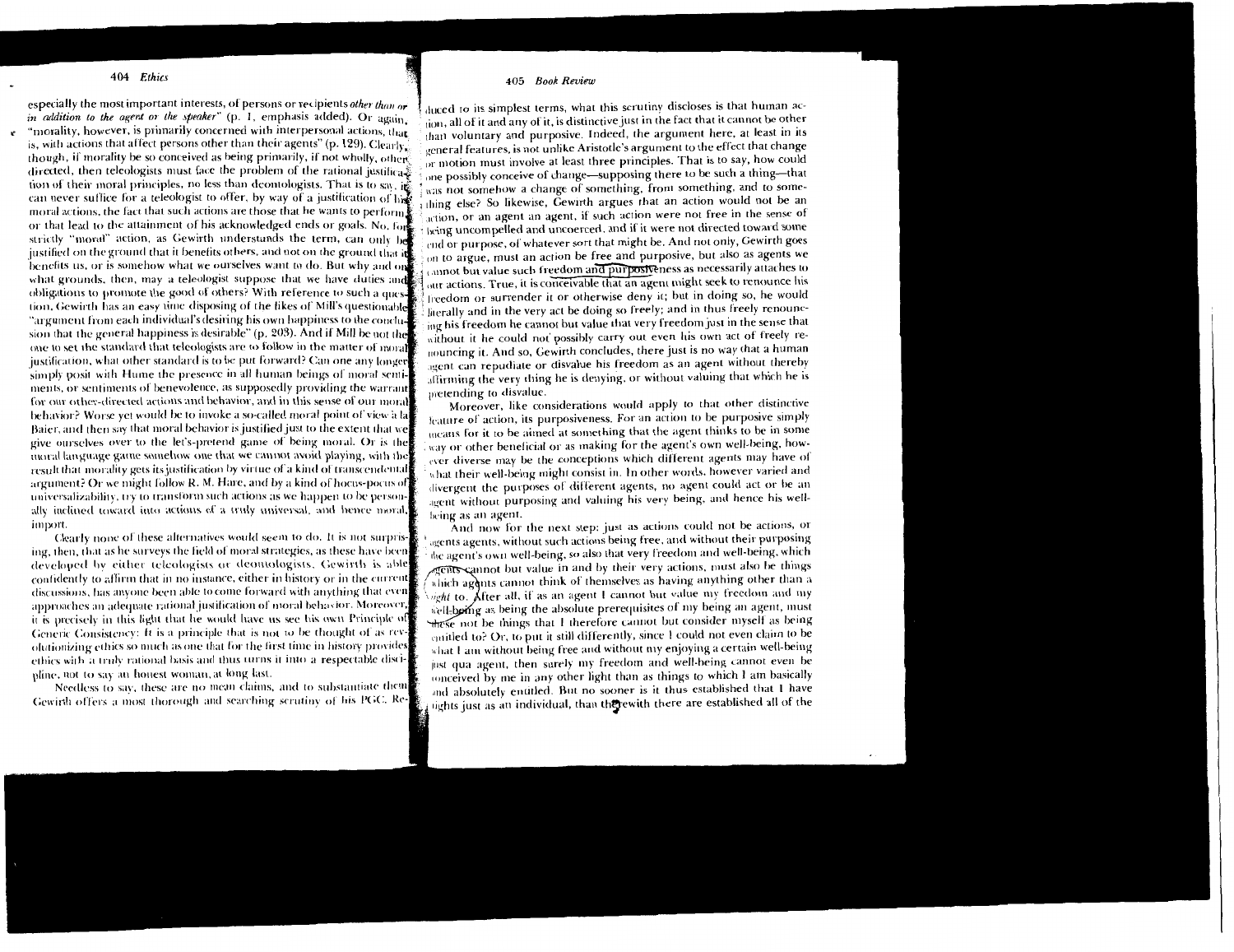correlative duties and obligations of all other agents, past, present, and to come, to respect these rights of mine. Not only that, but just as I have rights, qua agent, so also will all other individuals have the same rights, qua agents, as well. But this means that just as all other agents have duties to respect my rights, so also must I acknowledge that I have duties toward each and every other agent to respect just those rights that he has qua agent. And with this there emerges that basic condition of all human? agents, which Gewirth likes to call "egalitarian universalism" (p. 127): it is a universalism, because it extends to all rational agents just insofar as they are  $\frac{3}{4}$ agents; and it is egalitarian in that the reciprocal rights and duties extend to agents, not in virtue of any special status or condition or qualification that any other agent may happen to have, but rather in virtue simply of his being an agent, and in this sense of his being on an equal footing with any and all other agents. Yes, Gewirth conceives of the exercise of human agency in the world as involving what he calls "transactions": the agent as actor acts, but in the normal human situation there are other agents, who within the context of that particular action may be said to be its "recipients." In other words, whether it be buying or selling, doctoring or lawyering, soldiering or conscientious objecting, philandering or practicing chastiv philosophizing or playing the ponies—in all such instances of human act ing, there are bound to be both actors and recipients.

And so with this, the way is at last prepared for the grande entrance of the Principle of Generic Consistency: "Act in accord with the generic rights of your recipients as well as yourself" (p. 135). "But," you will say, "does this not sound mightily like the now-hackneyed first formulation of the categorical imperative: Act so that you can will that the maxim of your action shall be a universal law?" Well, of course it does. For the matter of that, Gewirth's formulation of the PGC sounds not only like the categorical imperative of Kant; it also sounds like the second part of the so-called Summary of the Law which Gewirth's own colleague at the University of Chicago, Alan Donagan, in a book published scarcely a year before Gewirth's, has most ingeniously undertaken to exploit as a possible supreme principle of morality: "Love thy neighbor as thyself." And yet the point would seem to be not that Gewirth considers his formulation of the supreme principle of morality to be so radically different from such other comparable principles as may have been put forward by other deontologists. Rather, what Gewirth would claim is that he has managed so to construe and explicate his principle that it comes off as being in a quite literal and precise way self-evident and self-justifying. Thus Donagan, for example, would say that his supreme principle rests on intuition, and hence is not such that its very denial turns out to be self-contradictory. And as for Kant, we have already remarked how questionable it is whether he was able to make good his claim that for anyone to go counter to the categorical imperative would involve one in self-contradiction. In contrast, Gewirth, with his very careful and sustained analysis, is able to show that if one

# 407 Book Review

denies to another his generic rights either to freedom or to well-being, then it needs only to be pointed out how the very person who denies these rights to another cannot avoid claiming such rights for himself, just in virtue of his being an agent. But if one must think of oneself as having such rights, and on no other ground than that one is oneself an agent, then one must also acknowledge that any other agent has exactly the same rights as oneself. Hence to deny such rights to others is to fall into a patent inconsistency, so far as one's own rights claims are concerned. O.E.D.!

Nor is that all, for Gewirth would also no doubt wish to insist that even if Kant were able to maintain that the Kantian categorical imperative cannot be challenged without involving oneself in self-contradiction, there nonetheless is the further difficulty that attaches to Kant's way of conceiving his moral first principle, in that apparently for Kant the principle remains purely formal and resists all application to concrete cases. Not so, though, with Gewirth's principle. For given Gewirth's analysis of human action, it follows that any and every agent is committed to the specific recognition of the concrete values of freedom and well-being. Accordingly, in the second half of his book (chaps. 4 and 5), Gewirth spells out in elaborate and painstaking detail various of the specific ways in which human agents have sought either to deny, or to question, or to look the other way when it comes to facing up to the generic rights of others in specific concrete cases. And in each such case Gewirth is able to show, with remarkable ingenuity, how one has but to invoke the PGC, and at once the various evasions of the generic rights of others turn out to be selfcontradictory.

Unfortunately, in the comparatively narrow limits of even this long eview one cannot begin either to outline or to give adequate illustration of the richness and intricacy with which Gewirth works out his account of the manifold and varied applications of the supreme principle of morality. But just by way of giving a foretaste of what may be found in this second part of the book, consider how Gewirth attempts to sort out some of the specific obligations that human beings have with respect to others' rights to wellbeing. Such well-being, he suggests, must involve a variety of so-called goods. For instance, there are basic goods—things like "life, physical integrity, health and its various contributing factors, general freedom, mental equilibrium and the like." These are "attributes of an individual without which he cannot act, either at all or beyond some minimum relative to his pursuing and achieving purposes" (p. 211). Besides such basic goods, there are also what Gewirth calls "nonsubtractive goods." Thus "a person has a nonsubtractive good when his status quo as to his possession of good is maintained so that his level of purpose-fulfillment is not lowered through his being made to lose something he views as good" (p. 230). And finally there are additive goods. These "consist in the means or conditions that enable any person to increase his capabilities of purpose-fulfilling action and hence to achieve more of his goods" (p. 240). Now with respect to each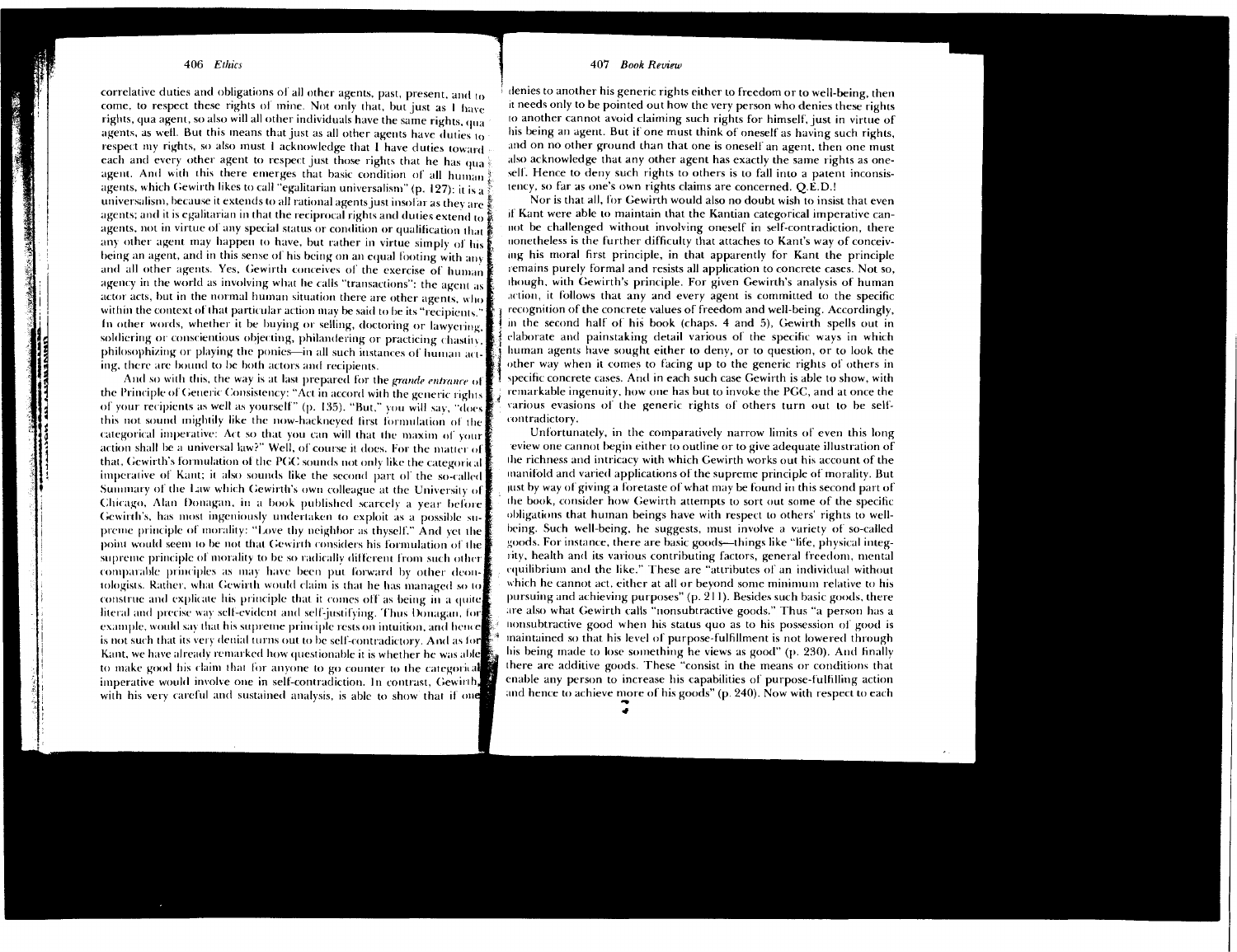and every one of these varying sorts of goods, there arise rights and obligations on the part of any one agent as regards the possession of these goods. both by himself and by others. Thus specifically, in Gewirth's eyes, the PGC requires not merely that agents not interfere with the freedom and well. being of their recipients; in addition, they have a duty to contribute positively to the well-being of others, considered as recipients of their actions or possible actions. Thus the drowning man has a right to be aided and succored, assuming that others are in a position to save him without undue risk to their own basic goods of life and health, etc. Or when it comes to additive goods, as opposed to basic goods, agents have an obligation actually to forgo some of their own additive goods, in order that others' lack of these goods may be made up for: "In certain circumstances, when prospective agents are unable to provide for their additive well-being through their own efforts, the agent's obligation extends to assisting them to have such well-being ..." (p. 241). Yes, when it comes to questions about private property and property rights, Gewirth unequivocally declares that "the right to property is limited by the PGC's requirement that agents also act in accord with their recipients' rights to well-being" (ibid.). Need it be added that Gewirth finds himself having to tread very warily here, considering that some of his own most foval students are libertarians, and, while wholeheartedly accepting the PGC, they tend to be no less insistent that in scarcely commits one to thus helping others, as opposed to merely not interfering with them or injuring them?<sup>1</sup>

Particularly interesting, too, is Gewirth's concluding chapter, which he entitles "Indirect Applications of the Principle" (i.e., of the PGC). What he means by indirect applications as contrasted with direct applications is that while in many instances an individual's actions and behavior are directed toward others, considered simply as individuals and as possessed of their appropriate rights and duties directly under the PGC, at other times our actions are directed toward others in terms of the roles that we and they may have, as these are determined by various social rules. For example, given the fact that in a context of such social rules a judge may sentence a criminal to prison, or an umpire declare a batter out (p. 273), would this not seem to involve a measure of actual coercion or of harm being meted out to recipients: and how is this ever to be justified in terms of the PGC? In meeting such a challenge Gewirth wishes to avoid both the extreme of a libertarian individualism and anarchism, on the one hand, and that of a mere utilitarian calculation of aggregate benefits as over against aggegrate harms on the other. In general, his tactic is to argue that "all persons have a prima facie right to participate in activities or associations whose rules they have freely accepted" (p. 286). For is this any more than a specification of any agent's right to freedom under the PGC? However, if an agent has

1. See the interesting series of articles by Roger Pilon that is scheduled to appear in the Georgia Law Review, vol. 13 (Summer 1979), and is entitled, "Corporations and Rights: On Treating Corporate People Justly.

#### 409 Book Review

voluntarify accepted the rules of a given association, then, Gewirth argues. if he refuses to accept "the adverse impact of procedurally justified rules on himself and others, or if he violates any of the rules, then he contradicts himself" (p. 287).

But then, it soon turns out that the principle that is here involved needs to be considerably nuanced and qualified, depending upon whether the social rules that are thus voluntarily accepted be the rules of some mere voluntary association like a club or professional society, or those of the so-called minimal state, or those of the supportive state, etc. Nevertheless, Gerwirth never once draws back from a careful and thorough examination of all of these situations and circumstances, showing in each case how the relevant sorts of social rules may be justified or not, in terms of an ultimate appeal to the PGC. For instance, the differences between the spheres of "retributive" and "distributive" justice, between the methods of consent in the case of, say, a basic social contract as over against specific items of legislation within a state-all of these questions are taken up and dealt with in an incredibly thoroughgoing and systematic fashion. In short, the very last accusation that could be made against a deontological ethics such as that developed by Gewirth is that it reduces to a mere formalism without concrete applications in our individual and social existence.

Nevertheless, this will have to suffice by way of indicating the extent and the subtlety of Gewirth's concern with how his PGC may be applied in concrete cases. For inadequate though our summary of this part of his book may be, it should enable one to see that however much one may be inclined to agree or disagree with Gewirth's specific applications of his principle, there can be no question of himself having so construed his supreme principle of morality as to make it eminently susceptible of such application. Gewirth's ethics, in short, is no formalism. Far from it! But even though it can thus escape the charge of formalism, is it, as an ethics, really a basically successful achievement after all? For there is no mistaking the claim which Reason and Morality makes. It is true that Gewirth's inherent modesty forbids him to articulate the claim in all of its stark reality. And yet there is no mistaking that his book claims to do what no other major figure in modern ethics has succeeded in doing-not Kant, not Prichard, not Ross, not any of today's worthies or unworthies, whatever their stature or nonstature, be it Rawls or Hare or Frankena or Brandt or Donagan or whoever. For Gewirth would surely say that he for the first time has managed to establish a supreme principle of morality on such a footing as to make it absolutely unshakable: it cannot be denied without self-contradiction; and upon this one absolute first principle the entire edifice of ethics can be erected. Still, is Gewirth's claim in this regard really justified?

With no little hesitation and reluctance. I feel that I must answer this question in the negative. It is true that, considering the very carefully worked out dialectic that Gewirth has developed to exhibit the self-evident and self-justifying character of his supreme principle of morality, one can-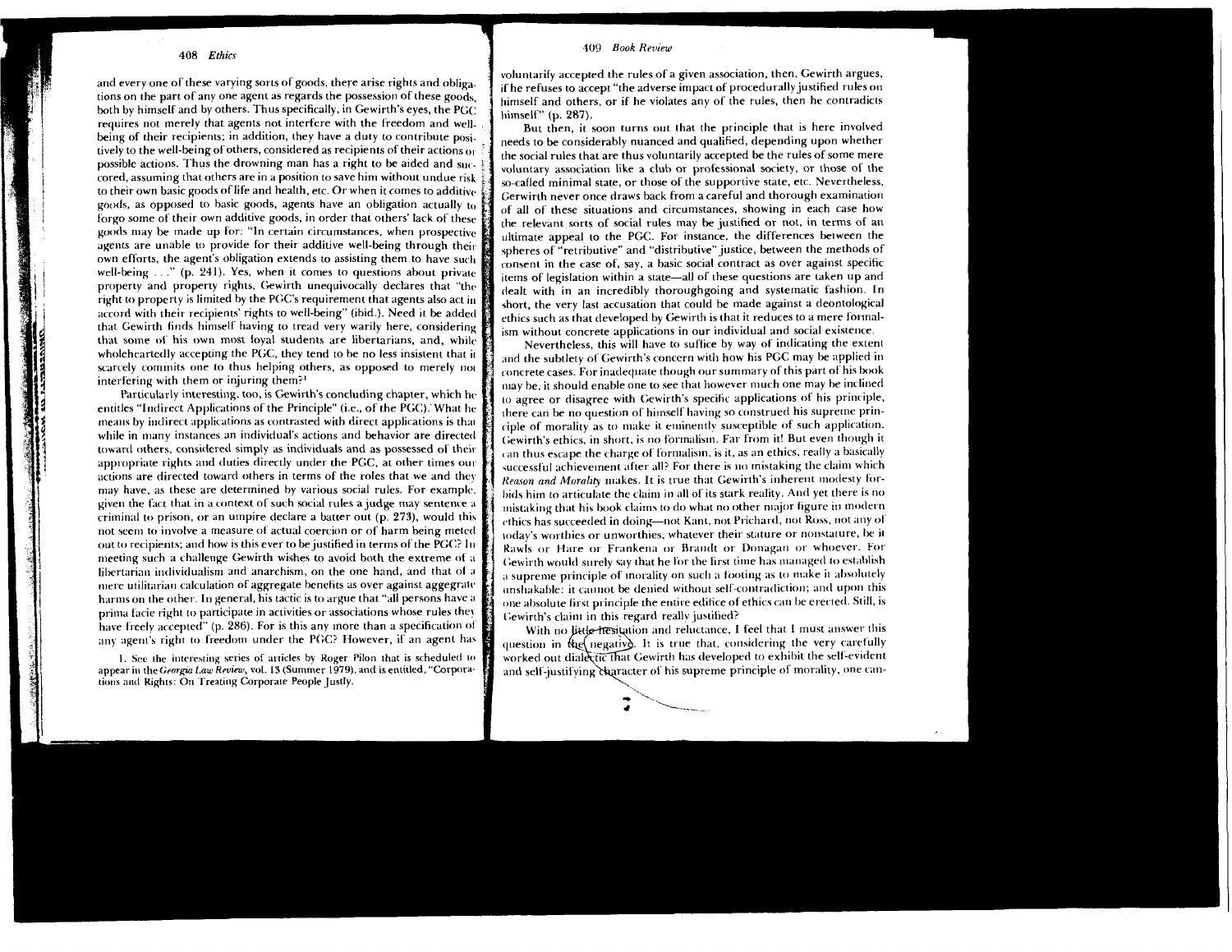not but feel that in criticizing it one may have overlooked or missed a point somewhere. But for whatever the following consideration may be worth, is it the case that he really has succeeded in showing the indefeasible right of Each and every human agent to freedom and well-being? For granted that every human being does in fact cherish both freedom and well-being--ves. granted even that every human agent must value such things not just in fact, but necessarily and unavoidably, as being a part of the very notion of what it means to be an agent---still how does it follow from this that every  $\sqrt{\frac{1}{n}}$  human agent has a right to such freedom and well-being? Is there not somehow an illicit process here from fact to right, or from 'is' to 'ought'? Merely because 1 or anyone else happens to have or cherish something very dearly, surely that does not mean that 1 therefore somehow have a right to what I thus love and cherish, or even that it is right for me thus to love and cherish it. Kecall how Hume sought to argue that all men do, as a matter **<sup>t</sup>** fact, tend to approve such actions as are useful or agreeable either to the agent himself, or to others. And yet surely the fact of such approbation assuming it to be universal, still does not make it right that human beings should bestow their approbation upon such useful or benevolent actions. After all, suppose that, just as a matter of fact, human beings were inclined to approve, not so much benevolent or useful actions, as rather malevolent or sadistic ones, that of course would not serve to justify such actions or  $\alpha$ mate them right.

Of course, one knows what Gewirth's reply to all of this would be. He would say that as long as human beings just happen to approve of freedom and well-being, it certainly does not follow either that it is right for them so to do, or that they have rights to such things. But the case must be different when we recognize that as human beings we cannot avoid esteeming our huinan freedom and well-being, when our so esteeming them is no less than the very condition of our being agents in the first place. In other words, Gewirth would insist that it is precisely the necessity and absolute inescapability of our thus valuing our freedom and well-being that make such things a matter of right for us, and not merely a matter of liking or choice or inclination. But again, why should something's being necessarily the case make it any more a matter of right or obligation than its merely being actually the case? Is an inference from 'must be' to 'ought' any more valid than one from 'is' to 'ought'? Indeed, suppose that an old-time psychological hedonist were actually to bring off a demonstration to the effect that human beings not merely do not, but cannot, seek anything hut pleasure. That still would not mean that pleasure was for that reason a good, in the sense of being something that human beings have a right to.

Supposing, then, that there is indeed something questionable, if not downright faulty, in Gewirth's key argument in justification of his supreme principle of morality, might we perhaps go a step further and presume to  $\frac{1}{2}$  offer a possible diagnosis of just where and how and why he may have gone astray in conjuring a rabbit out of the hat-or a matter of right out of a

### 411 Book Review

matter of fact (or necessity)? Might it be that what Gewirth failed to do was to apply what some have been wont to call "the Euthyphro test": Is a thing good because it is desired, or is it desired because it is seen somehow to be good, and quite independently of its being desired?<sup>2</sup> Now imagine Gewirth to have applied this test to the objects and items of value, which, as he seems to feel, are necessarily associated with all human action, namely, freedom and well-being. And imagine further that having applied the test, it should turn out that freedom and well-being, so far from being things of worth and value merely because we cannot help desiring or cherishing them, but rather because, like them or not, they are things that we ought to value and ( to cherish, just because in themselves they really are valuable or worthesteemed to be values, not because there was something about our situation as human agents that makes such things appear to be of value to us, but

 $m \sim 5.56$ 

rather because they really are of value, whether they seem so or not?<br>With this, would not the entire situation change radically for Gewirth, With this, would not the entire situation change radically for Gewirth,<br>so far as the grounding for his ethics is concerned? No longer would he be<br>forced into any dubious moves from the fact of men's valuing certain things so far as the grounding for his ethics is concerned? No longer would he be forced into any dubious moves from the fact of men's valuing certain things to their having a moral right to what they so value. Instead, prior to any fact, be it necessary or otherwise, that men do desire certain things, is the more basic fact that certain things just are desirable as being naturally and intrinsically good for us. And from this it would follow that such things as are naturally desirable are for that reason things which we ought to desire, and which it is therefore morally right for us to desire. In other words, whatever is thus a natural good, and thus a natural end for human beings, whether they be aware of it or not, will necessarily be something which human beings will have a natural obligation and responsibility-and therefore also a moral obligation and responsibility-to pursue and try to attain. Moreover, whatever it be thus naturally right that any human being should try to do and be-for example, to be free and to enjoy such a natural flourishing or well-being as is appropriate to his nature as a person-this may also be something which a human being may be said to have a natural right to. Does this not, then, provide us-and had he availed himself of it. would it not have provided Gewirth as well-with an entirely proper and defensible transition from nature to ethics, and from the natural to the moral? Indeed, such a transition could hardly be faulted in the way in

2. Richard McKeon once remarked that this was a principle particularly dear IO moral philosophers in the eighteenth century. For example, see Kant's formulalion of the same principle in the *Crrtiqrre* **o/** *PracticalRearun,* trans. *L. W.* Beck (New York: Liberal Arts Press. 1956), p. 61, n. 2: "The expression *sub ratione boni* is also amhiguous. For it can mean: we represent something to ourselves as good, if and<br>because we desire (will) it. Or it can mean: we desire something, because we repreent it to ourselves as good. Thus either the desire is the determining ground of the concept as a good or the concept of the good is the determining ground of desire lwill)."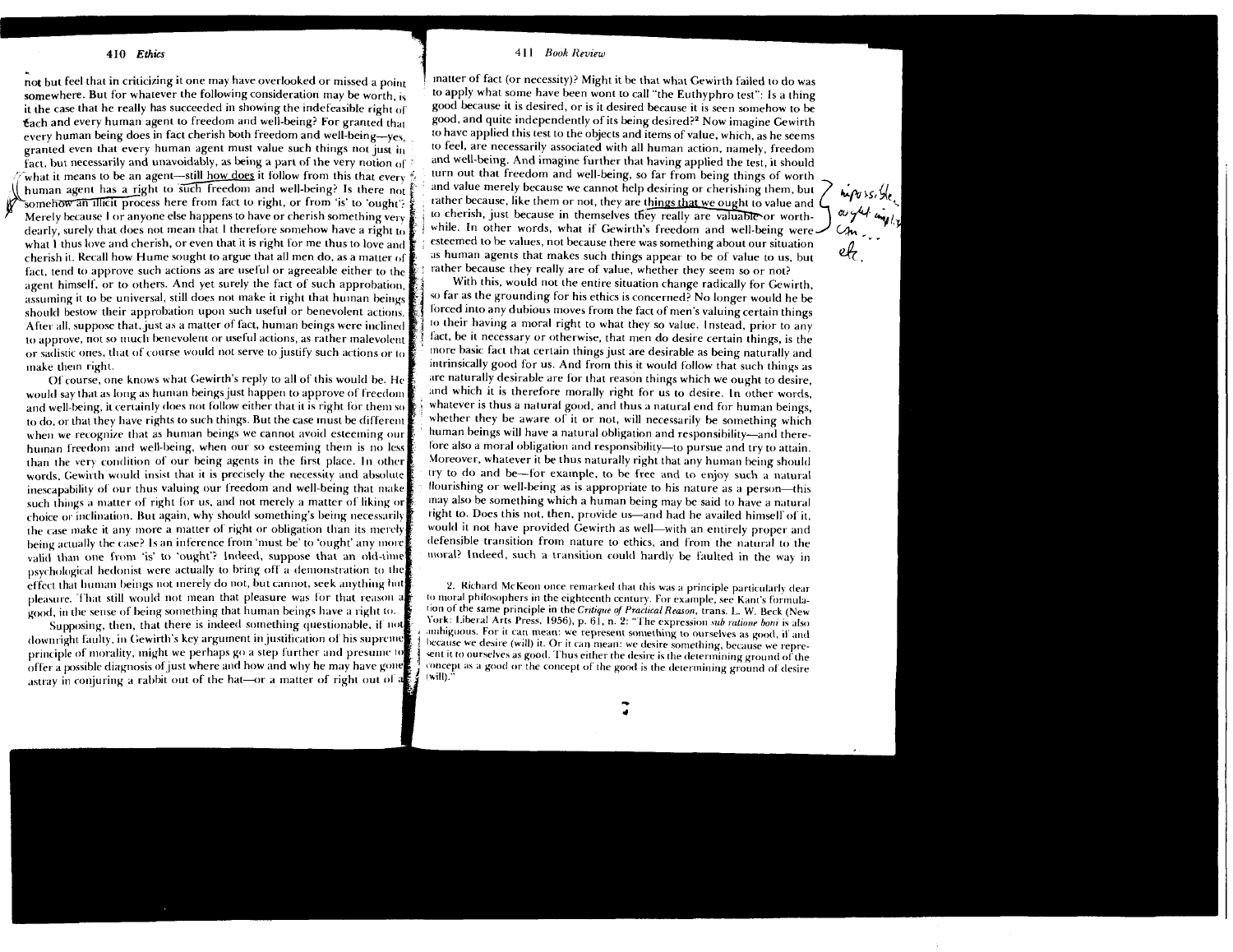which from our earlier analysis it would seem that Gewirth's own attempted transition is only too open to fault.

But no, for Gewirth such a line of argument would never do! True, by following such a line, he might be able to get himself off the spike on which he would seem to have got himself impaled, namely, that of trying to derive a matter of right from a matter of fact. But to get off in this way could well seem to Gewirth to be an even worse fate than that of being impaled! For in his eves it is absolutely essential to the success of his own variety of dialectical demonstration of the supreme principle of morality that the freedom and the well-being, which he considers to be necessary conditions of our human agency, be things which as individuals we are impelled toward our  $\frac{6}{5}$ of purely prudential considerations (see esp. pp. 71-73). But this amounts to saying that freedom and well-being are, in Gewirth's eyes, things of value only because we desire them; they are not things that we need to value, and hence are obligated to value, because in the first place they are valuable in themselves. In other words, our original esteem for freedom and wellbeing does not proceed from any sense of obligation or duty at all. Instead. the obligation and the duty come later, when from a necessary inclination toward our own freedom and well-being, we are supposedly compelled to recognize that we have certain duties and obligations to promote the freedom and well-being of others.

But there is an even deeper reason why Gewirth might wish to look the other way, when it comes to applying the Euthyphro principle, and particularly to invoking that one feature of the principle according to which certain of our human ends and purposes—like freedom and well-being—so far from being valued merely because we desire them, are rather things that we should or ought to desire because of their inherent worth. For no sooner might Gewirth resort to such considerations, than he would suddenly find himself in an entirely different ethical ball game from the one we are all accustomed to today between teleologists and deontologists. Or rather than a different ball game, it might be better to stick with our earlier metaphor and speak of an altogether different battleground, namely, that of traditional natural law ethics, as one might call it, the type of ethics associated. with Plato and Aristotle in the ancient world, or with Aminas in the Middle! Ages, and possibly with Hooker in the modern period.

Unfortunately, on such a battlefield Gewirth's otherwise magnificent armor would seem ill-suited and out of place. For how would he deal with a type of ethics which refuses to take for granted what to him appears so evident as to be beyond question? Thus in the context of a natural law ethic. morality is not to be thought of as being primarily, not to say exclusively. other directed; rather, it is fundamentally, and in the first instance, selfdirected. The properly human good, or the good for man, is man's own natural or proper telos; and unlike the tele of modern teleological ethics such an end consists not of such objects of desire as are good only because they are desired; rather it is desired hecause it is seen to be good. Not only

#### 413 Book Review

that, but a man's telos, conceived as his fulfillment and perfection as a human person, is something that the human individual has a moral obligation to try to bring about. And after all, is it so strange that, as less than perfect individuals, we should have a responsibility, as it were, to make something of ourselves, and to become that which as human persons we are naturally ordered to becoming? So it is that our development of ourselves in our jobs and in our professions, in our community and in our religious life, and indeed in our entire lives as persons, so far from being the sorts of things that can be written off as having to do only with so-called nonmoral goods, is rather that which is the very substance of the moral life itself.

And as for others-that is, our neighbors and fellow human beings-is it so far-fetched to suppose that we need to recognize that we are by nature political animals? For the matter of that, who knows but that by nature we may be children of God as well? (After all, the thing is at least conceivable!) Very well, then, our very duties and responsibilities to ourselves as persons must incorporate countless duties and responsibilities to our neighbors, to our families, to our professional associates, to our fellow citizens, and perhaps even to God. How different, and even in a way how alien, all of this is from what one finds in the context of a deontological ethics like Gewirth's. For there, having recognized that our own freedom and wellbeing are of course things of value to us, we must at the same time recognize that they are of value as nonmoral goods. And then, from the fact that we value these as nonmoral goods for ourselves, we are supposedly bound to recognize the equal value—but this time a moral value—of the freedom and well-being of all other human beings. But even supposing the logic of this connection to hold, is there not something questionable about such a dissociation of the objects of our duties from all objects of our love and interest? For logic aside, how binding are duties going to seem to be to us, if the objects of those duties are quite dissociated from all concern with ourselves as persons and with what we ourselves want to be and ought to be as individuals? Must not a mere duty for duty's sake eventually appear to be not really a duty at all?

Clearly, though, all of this is another story from anything that Gewirth seriously addresses himself to in Reason and Morality. But then, no less is it all another story from anything that contemporary moral philosophers, either teleologists or deontologists, are inclined to address themselves to either. Why, then, should Gewirth be expected to have bothered with an entire approach to ethics which is no longer à la mode, and the issues of which are scarcely heeded at all anymore? Besides, it must surely seem not just captious, but even churlish, that we should wish to fault Gewirth's achievement in Reason and Morality, when we would be the first to admit that what he has attempted to bring off in this book, and in such painstaking detail, is something that no other contemporary moral philosopher, be he teleologist or deontologist, has ever been able to bring off at all. Granted! Yet for all that, while we cannot deny that Gewirth's achievement